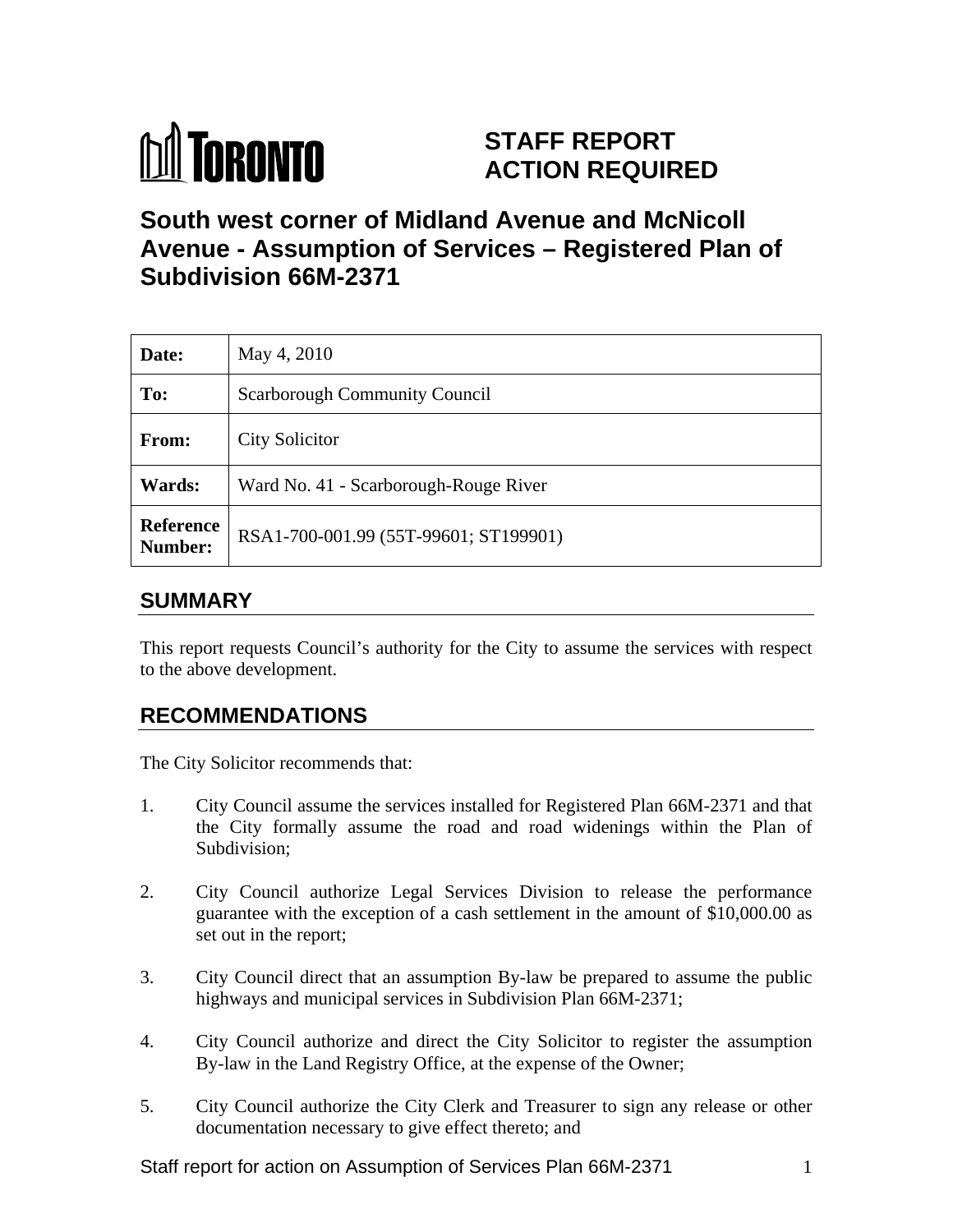6. City Council authorize the appropriate City officials to transfer ownership of the street lighting system constructed with Plan of Subdivision No. 66M-2371 to Toronto Hydro.

## **FINANCIAL IMPACT**

The Recommendations have no financial impact beyond what has already been approved in the current year's budget.

#### **ISSUE BACKGROUND**

Aecon Construction Group Inc. entered into a Subdivision Agreement dated June 19, 2001, with the City of Toronto.

#### **COMMENTS**

All obligations of the Subdivision Agreement have been completed, all relevant City Divisions have signed the Development Acceptance Form and it is now appropriate for the City to assume the services and for Legal Services to authorize the release of the performance guarantee in respect of this Subdivision Agreement concerning Plan 66M-2371, subject to the following:

1) A cash settlement in the amount of \$10,000.00 required for the removal of a temporary cul-de-sac on Silver Star Boulevard south of McNicoll Avenue.

### **CONTACT**

Stephanie Morrow, Supervisor Law Clerks Planning and Administrative Tribunal law, Legal Services Tel: (416) 397-5379; Fax: (416) 397-5625; E-mail smorrow@toronto.ca

#### **SIGNATURE**

Anna Kinastowski, City Solicitor

### **ATTACHMENTS**

Key Map Plan 66M-2371

 $\overline{\phantom{a}}$  , we can assume that the contract of the contract of the contract of the contract of the contract of the contract of the contract of the contract of the contract of the contract of the contract of the contract